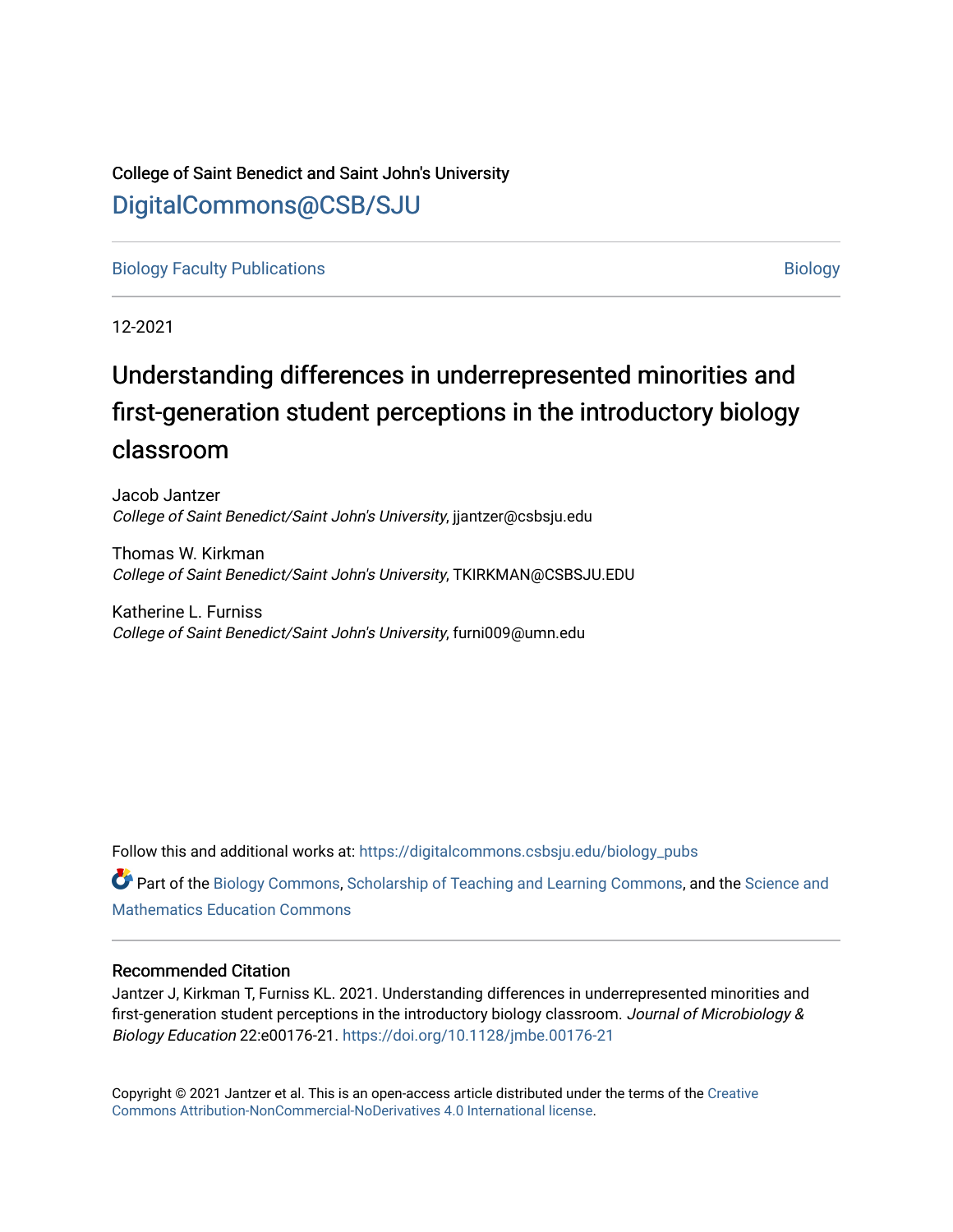



## Understanding Differences in Underrepresented Minorities and First-Generation Student Perceptions in the Introductory Biology Classroom

Jacob Jantzer,<sup>a</sup> Thomas Kirkman,<sup>b</sup> and **©**Katherine L. Furniss<sup>c</sup> <sup>a</sup>Department of Gender Studies, College of Saint Benedict, St Joseph, Minnesota, USA <sup>b</sup> Department of Physics and Astronomy, Saint John's University, Collegeville, Minnesota, USA<br>Concernent of Biology Teaching and Learning, Biotechnology Institute, University of Minnesota  $\epsilon$ Department of Biology Teaching and Learning, Biotechnology Institute, University of Minnesota, Minneapolis, Minnesota, USA

We used quantitative methods to better understand the perceptions of students in an introductory biology course (Biology 101) at a small, liberal arts college (SLAC) that is also a primarily white institution (PWI). In pre/post surveys, we asked students questions related to their attitudes and beliefs about their professor, classmates, and Biology 101. We were especially interested in the responses and outcomes of underrepresented minorities (URM) and first-generation (FG) students. Our findings suggest URM and FG students have a decreased sense of belonging and increased perceptions of exclusion and differential treatment due to race. These findings can explain, in part, the disparity in Biology 101 grade and STEM (science, technology, engineering, and math) attrition.

KEYWORDS introductory biology, underrepresented minorities, first-generation, perception, attitude, survey, disparities, stereotype threat, kindness cues

## INTRODUCTION

Diversity benefits society through increased financial returns, fostered innovation, objectivity, and greater problem-solving ability ([1](#page-7-0)–[4](#page-7-1)). Unfortunately, in STEM (science, technology, engineering, and math) diversity decreases as people from underrepresented minorities (URM) groups leave as they progress from enrollment in postsecondary institutions to graduation and finally to occupations in science [\(https://ncses.nsf.gov/pubs/nsf19304/assets/data/tables/wmpd19](https://ncses.nsf.gov/pubs/nsf19304/assets/data/tables/wmpd19-sr-tab09-007.xlsx) [sr-tab09-007.xlsx;](https://ncses.nsf.gov/pubs/nsf19304/assets/data/tables/wmpd19-sr-tab09-007.xlsx) [5](#page-7-2)[–](#page-7-3)[7](#page-8-0)). Attrition of people from URM groups occurs even as STEM jobs are increasing. This disparity leads to exclusion from growing and high-paying careers, a continual shortage of qualified job seekers, and loss of innovation in STEM fields and is financially detrimental to URM individuals, as STEM jobs earn 29% more that non-STEM jobs [\(8,](#page-8-1) [9](#page-8-2)).

Loss begins early in postsecondary education and continues throughout. URM students start college declaring a STEM

major at comparable rates to non-URM students; however, they graduate in STEM majors at much lower rates [\(10,](#page-8-3) [11\)](#page-8-4). About 20% of Native Americans, black, and Latino students complete their STEM degrees while about 33% of whites and 42% of Asian-American students complete their STEM degrees in 5 years [\(12\)](#page-8-5). Systemic and programmatic culture barriers reported by URM students include negative experiences (e.g., stereotype threat, feelings of isolation, competitive climate, perceived discrimination), loss of confidence due to low grades, inadequate financial aid, challenges with large, lecture-style courses, and lack of mentorship/institutional support [\(13](#page-8-6)–[17\)](#page-8-7). The effect of these barriers is demonstrated by the persistence of exam score and course grade disparities between URM and not-URM students even when prior academic performance is controlled ([10,](#page-8-3) [18](#page-8-8)–[22\)](#page-8-9).

Evidence from successful interventions also supports the conclusion that much of the difference in student success is due to nonacademic considerations such as programmatic culture and living in a racist society. For example, interventions involving cognitive work to reinforce students' sense of their own value, that they belong, or that they do not need to serve as a representative of their race all contribute to greater success in STEM courses [\(23](#page-8-10)–[26\)](#page-8-11). Students' sense of belonging is determined by whether they perceive that their contributions to the classroom environment are accepted, included, and valued by others (instructors and peers). This determines whether the student feels they are an important part of the activity and energy of the class [\(27](#page-8-12)).

Steele and Aronson first described the concept of stereotype threat as a systematic barrier to URM students ([28\)](#page-8-13).

Citation Jantzer J, Kirkman T, Furniss KL. 2021. Understanding differences in underrepresented minorities and first-generation student perceptions in the introductory biology classroom. J Microbiol Biol Educ 22:e00176-21. [https://doi.org/10.1128/jmbe.00176-21.](https://doi.org/10.1128/jmbe.00176-21) Address correspondence to Department of Biology Teaching and Learning, Biotechnology Institute, University of Minnesota, Minneapolis, Minnesota, USA. E-mail: [furni008@umn.edu](mailto:furni008@umn.edu). Received: 7 June 2021, Accepted: 7 September 2021, Published: 29 October 2021

Copyright © 2021 Jantzer et al. https://creativecommons.org/licenses/by-nc-nd/4.0/This is an open-access article distributed under the terms of the [Creative Commons Attribution-NonCommercial-NoDerivatives 4.0 International](https://creativecommons.org/licenses/by-nc-nd/4.0/) [license](https://creativecommons.org/licenses/by-nc-nd/4.0/)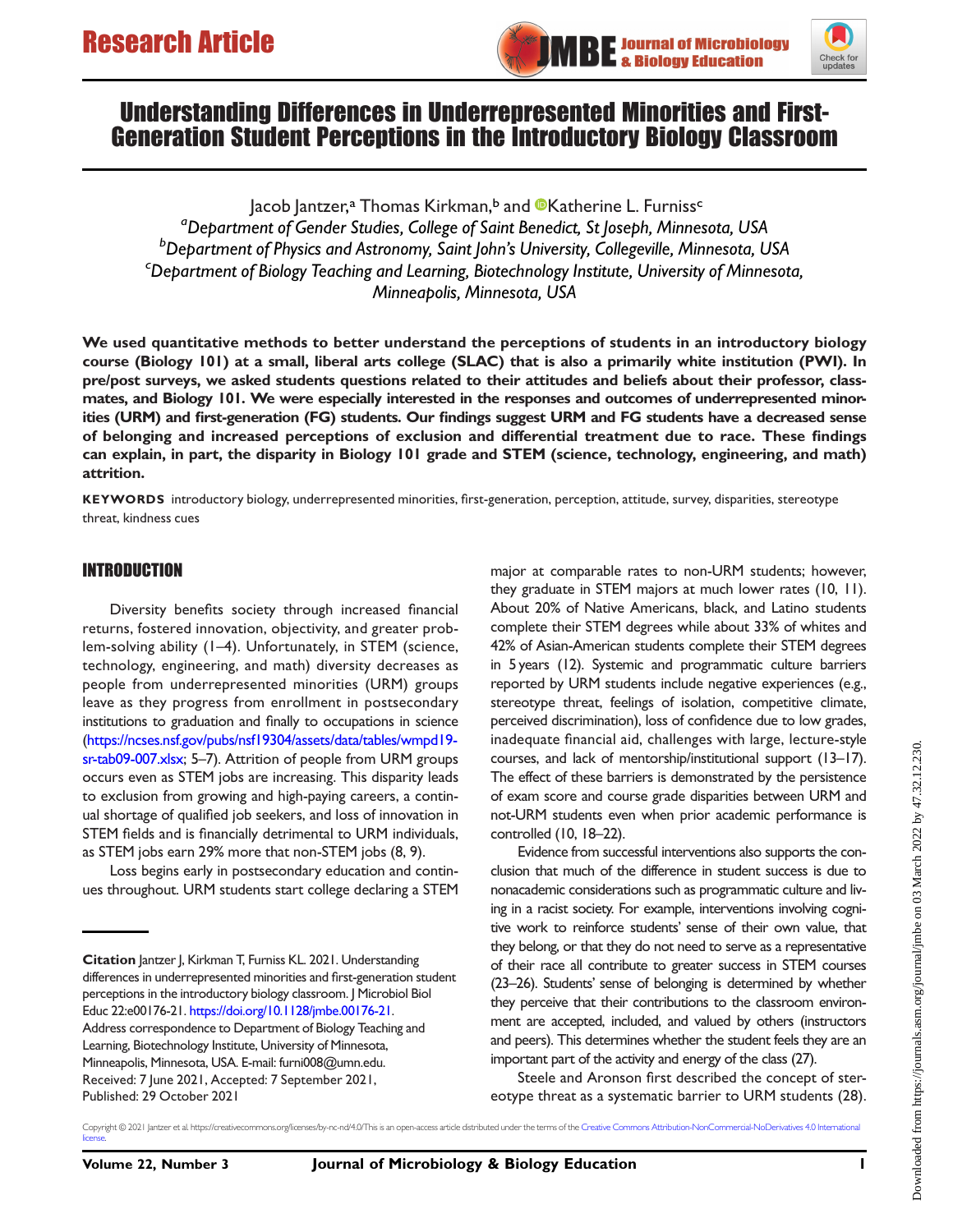Stereotype threat is the anxiety that an individual's poor performance will confirm a negative stereotype and thus undermine that individual's performance ([28,](#page-8-13) [29](#page-8-14)). Due to the legacy of discrimination in the United States and in institutions of higher learning, URM students are often aware of the negative stereotypes that their peers or professors may hold. This creates the expectation that their treatment is contingent on their URM status [\(13](#page-8-6), [30\)](#page-8-15). Increased self-consciousness based on an individual's identity contingencies reduces an individual's perceptions of their own efficacy, lowers confidence and sense of belonging, impacts biological responses such as blood pressure, and overall, negatively affects the ability of an individual to learn [\(31](#page-8-16)–[35\)](#page-9-0). Interpersonal cues or instructor immediacy, such as smiling or avoiding eye contact, play a role in the classroom environment and affect students' sense of belonging [\(14,](#page-8-17) [36](#page-9-1)[–](#page-9-2)[38\)](#page-9-3). Interpersonal cues are founded on the norms of the traditional majority groups and may be negatively interpreted, resulting in stereotype threat that adversely affects a student's sense of belonging, which can negatively impact student performance and lead to attrition from STEM majors ([11,](#page-8-4) [13\)](#page-8-6).

Research about minoritized and first-generation (FG) students in STEM courses has primarily been done at large, typically urban R1 institutions and community colleges [\(10,](#page-8-3) [20,](#page-8-18) [39](#page-9-4)). Our work focuses on small, liberal arts colleges (SLAC). This research was done at a primarily white institution (PWI) in a rural environment. SLACs differ from R1s in important ways. For example, introductory biology class sizes at R1 institutions are often 150 students or more. At the institution studied, introductory biology classes average fewer than 30 students. Small class sizes combined with small proportions of URM students in Biology 101 make it unlikely that URM or FG students will have a classmate that shares their identities. Our goal was to have a better understanding of how URM students, FG students, and students who are both URM and FG perceive their classmates, professor, and overall experience in Biology 101 at these sorts of institutions.

We selected Biology 101, the first course students take in biology, for several reasons. Introductory biology is a "gateway" course usually required for students to major in many STEM disciplines as well as most health care-related professional programs. At the institutions where we conducted our research, about 40% of all first-year students take Biology 101 during their first semester. Much of STEM attrition occurs during or at the end of the introductory course sequence and can be linked to poor performance in the introductory courses [\(18,](#page-8-8) [40\)](#page-9-5). A better understanding of URM and FG students' experiences in Biology 101 could lead to changes that address structural and programmatic issues negatively impacting URM and FG students' experiences and academic outcomes.

The research questions compared four student groups— URM and FG, URM and not-FG, not-URM and FG, not-URM and not-FG. We had two research questions: (i) how do course grades and persistence in STEM majors differ between these groups and (ii) how do attitudes and perceptions about biology, professors, and classmates differ between groups? Based on previous work [\(41,](#page-9-6) [42\)](#page-9-7), we hypothesize that students who identify as both URM and FG would have the lowest course grades and persistence and have more negative attitudes and perceptions about biology, their professors, and their classmates. They would be followed by URM, then FG, and last, not-URM and not-FG students.

## **METHODS**

This research was carried out at a 4-year private liberal arts college located in a rural area in the Midwest. The total undergraduate population is approximately 3,200 students, with 17.2% identifying as U.S. students of color, 3.4% being international students, and 26% identifying as first-generation. The institution has a 4-year graduation rate of 76%. During the fall semester of 2018 and fall semester of 2019, there were 27 sections of Biology 101 lecture taught by 13 distinct instructors, with an average class size of 29.

This study included three parts—institutional data on registered students (registrar data), a voluntary, anonymous, online survey of student attitudes given in the first 2 weeks of class (pre-survey), and a similar survey of student attitudes given in the last 2 weeks of class (post-survey). Demographic data can be found in Table S1 in the supplemental material.

Registrar data ( $n = 785$ ) included fields for ethnicity, firstgeneration status, binary gender, test scores, high school GPA, instructor, data on further biology courses taken, and sufficient data to calculate GPA-other (GPAO). GPAO reports the GPA for courses taken concurrently with Biology 101. Registrar data were the source of all GPA and test score-related data ([Fig. 1,](#page-3-0) [Tables 1](#page-3-1) and [2,](#page-3-2) Tables S1 to S3). The supplied data did not include personal identifiers, so direct connection with the survey data was not possible. ACT Math was 93% complete, but in 5% of cases, missing ACT Math could be converted from SAT Math (assuming post-2016 SAT); in 2% of cases neither was available. Registrar data were complete for ethnicity, first-generation status, and binary gender. Additional registrar data ( $n = 837$ ) on the graduation outcomes of Biology 101 students from the fall semesters of 2015 and 2016 were used for [Fig. 3.](#page-5-0)

The surveys included Biology 101 students in the fall semesters of 2018 and 2019. Pre-survey (n= 486, 62% response) demographic questions included high school science courses taken, current major, and attitudes about biology. The post-survey  $(n= 391, 50\%$  response) repeated pre-survey questions and included 17 additional questions with Likert scale responses assessing student perceptions of classmates, professors, and Biology 101. The pre-survey and post-survey responses were collected anonymously, which prevented direct individual comparison of pre- and postcourse responses. Surveys are the source of data on student experiences and attitudes [\(Fig. 2](#page-4-0), Fig. S1, Table S4). Survey questions using Likert scale responses were more than 98% complete.

For consistency, we use URM and FG language throughout the paper. However, since the surveys used self-identified demographics and were not connected to institutional measures, survey measures of ethnicity and first-generation status are different from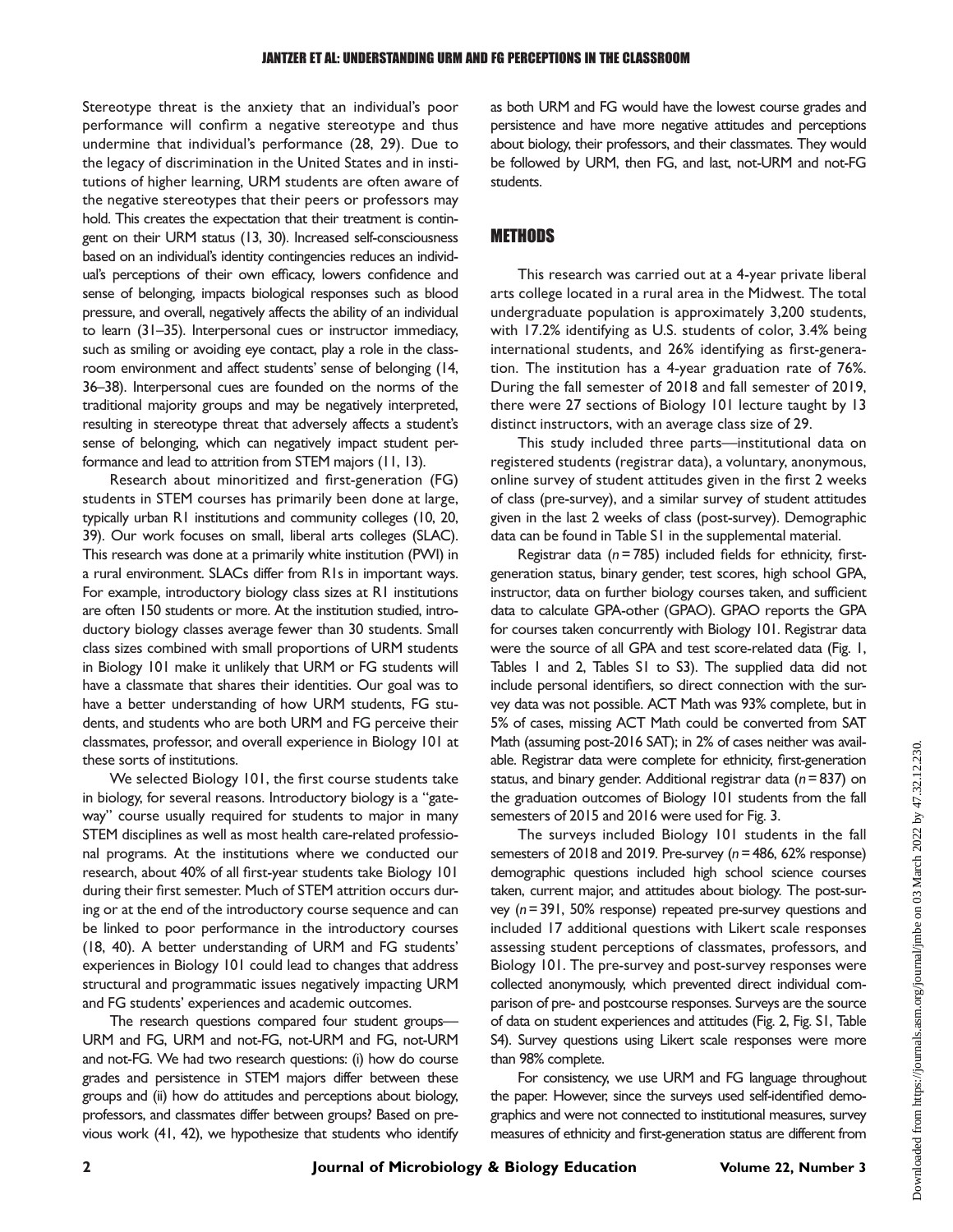#### JANTZER ET AL: UNDERSTANDING URM AND FG PERCEPTIONS IN THE CLASSROOM



<span id="page-3-0"></span>FIG 1. Distribution of Biology 101 grades by group and ACT Math score from registrar data. Each facet displays students with ACT Math score in various intervals (e.g., 18-22).  $\overline{u}\overline{r}\overline{m}$  (FG) denotes the not-URM (not-FG) groups. The institution's grading system inserts grades AB, BC, and CD as intermediate grades between the usual A, B, C, and D grades; W denotes a withdrawal, and F, failure. The number of students for each column from left to right are 31, 13, 30, 55, 28, 17, 43, 182, 10, 14, 43, 180.

the institutional measures reported by the registrar. Ethnicity data from the Registrar was trinary (white, American student of color [ASOC], Intl); the international students were dropped. When registrar data are used, the American students of color (including Asian, black or African American, Hispanic of any race, American Indian/Alaska Native, two or more races, Native Hawaiian/Pacific Islander) are labeled in this paper as URM. Students are labeled as first generation in registrar data if neither parent completed a college degree (based on student self-reports). As noted in their captions, [Fig. 1](#page-3-0) and [3,](#page-5-0) Tables [1](#page-3-0) and [2](#page-4-0), and Tables S1 to S3 use registrar data. Students in the surveys were identified as URM if Black or Hispanic was selected. Students in the survey were identified as first-generation if they answered yes to the question "Are you the first person in your family to go to college?". As noted in their captions, [Fig. 2,](#page-4-0) Fig. S1, and Table S4 use survey data. In all, 7 students did not report a race/ethnicity; 15 did not report FG status. In these surveys both URM and FG status are underreported compared to the registrar data.

Questions analyzed in [Fig. 2](#page-4-0) and Fig. S1 and found in postsurvey question 16 in the supplemental material were either based on prior surveys or inspired by our research questions and

<span id="page-3-1"></span>

| <b>TABLE I</b>                                                  |
|-----------------------------------------------------------------|
| Comparison of Biology 101 grade for students enrolled the fall  |
| semesters 2018 and 2019 from registrar data <sup><i>d</i></sup> |

| <b>Student category</b> | No. | Avg  | SD   |
|-------------------------|-----|------|------|
| URM FG                  | 86  | 2.06 | 1.06 |
| URM not-FG              | 52  | 2.59 | 1.16 |
| Not-URM FG              | 136 | 2.79 | 1.06 |
| Not-URM not-FG          | 496 | 3.07 | በ 93 |

<sup>a</sup>The institution's grading system is based on  $A = 4.0$ ,  $AB = 3.5$ ,  $B = 3.0$ , etc. The grade distributions are significantly different  $(f = 27.9, P < 0.001)$ .

literature on stereotype threat and sense of belonging. The questions about Biology 101 were modified from Harackiewicz et al. and Wilson et al. to make them specific to this course [\(43,](#page-9-8) [44\)](#page-9-9). Questions asking whether their identity contingencies of race or gender affects how their classmates or professor thinks about them were inspired by our research questions, literature on stereotype threat and sense of belonging, and a panel of students of color from the institution [\(https://www.youtube.com/watch?v=](https://www.youtube.com/watch?v=M773AoyOIZA) [M773AoyOIZA](https://www.youtube.com/watch?v=M773AoyOIZA)).

Analysis was conducted in R [\(45](#page-9-10)), and figures were produced using the packages ggplot2 ([46\)](#page-9-11) and Treemap [\(47\)](#page-9-12).

All parts of the study, including the informed consent process and confidentiality parameters, were reviewed and approved by the Institutional Review Board (IRB). Safety issues are not applicable to this type of research.

## RESULTS

## Biology 101 grade disparities persist even when ACT math scores are controlled

URM and FG students receive lower grades than majority groups, with an additive effect for students that are both [\(Table 1](#page-3-1)).

<span id="page-3-2"></span>

| TABLE 2                                                            |
|--------------------------------------------------------------------|
| Ordinary least square regression table for Biology 101 grade using |
| ACT Math, URM, and FG from registrar data <sup>a</sup>             |

| <b>Coefficient</b>                         | <b>Coefficient</b> | <b>SE</b> | $\tau$ | P value |  |
|--------------------------------------------|--------------------|-----------|--------|---------|--|
| (Intercept)                                | 0.402              | 0.223     | 1.8    | 0.073   |  |
| <b>ACT Math</b>                            | 0.106              | 0.009     | 12.2   | < 0.001 |  |
| $URM = true$                               | $-0.329$           | 0.094     | $-3.5$ | < 0.001 |  |
| $FG = true$                                | $-0.184$           | 0.078     | $-2.4$ | 0.018   |  |
| ${}^{0}R^{2}$ = 0.24, F = 82.3, P < 0.001. |                    |           |        |         |  |

Downloaded from https://journals.asm.org/journal/jmbe on 03 March 2022 by 47.32.12.230.Oownloaded from https://journals.asm.org/journal/jmbe on 03 March 2022 by 47.32.12.230.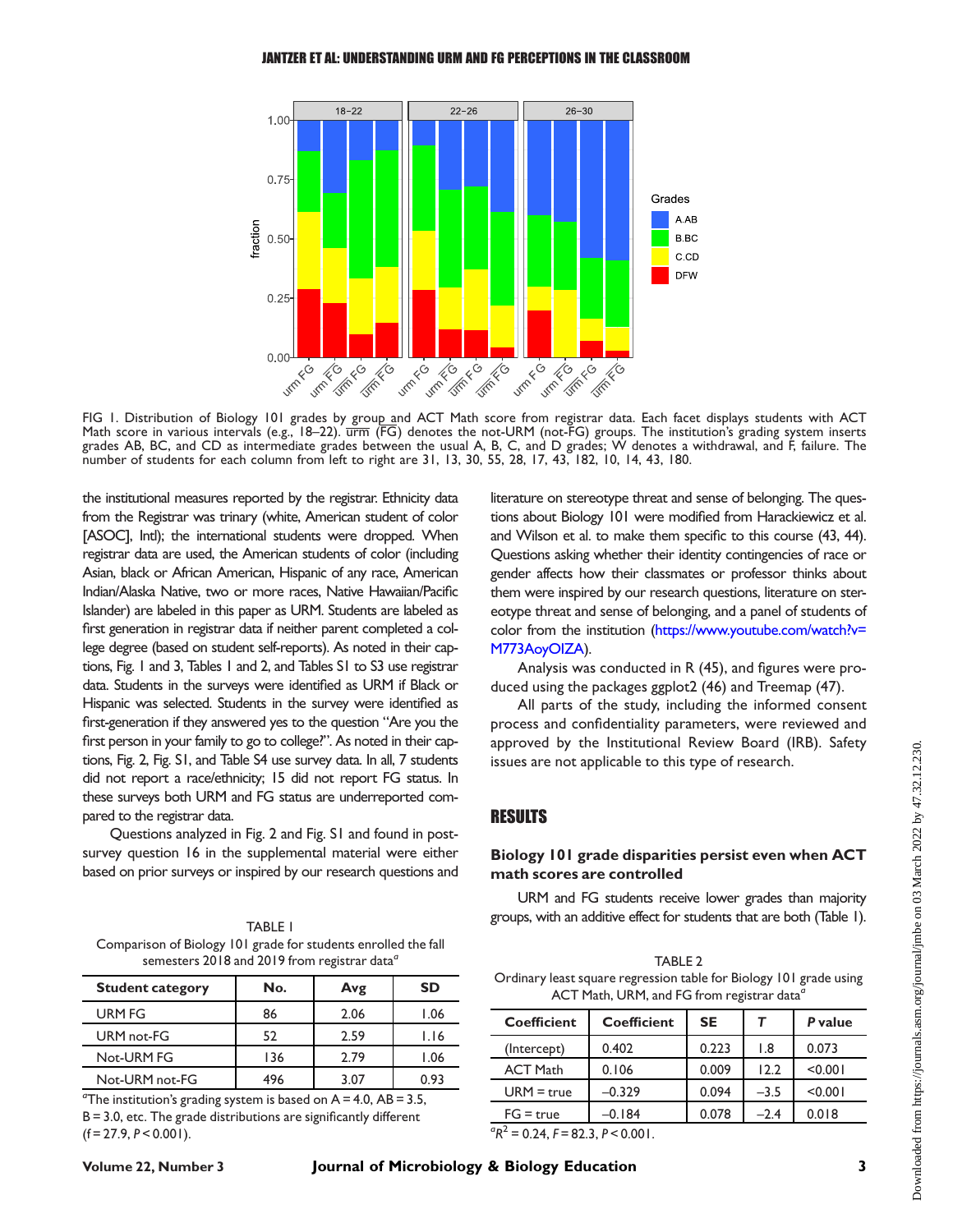#### JANTZER ET AL: UNDERSTANDING URM AND FG PERCEPTIONS IN THE CLASSROOM



<span id="page-4-0"></span>FIG 2. Mean and 95% confidence intervals for post-survey questions by group;  $5 =$ strongly agree and  $1 =$ strongly disagree.  $\overline{urm}$  FG denotes the not-URM not-FG groups. ANOVA was used to calculate P. The mean and standard deviation for these data can be found in Table S4.

We found no significant difference between groups in the total number of high school science classes taken or in completion of an AP (or advanced) high school biology course. Nevertheless, in the pre-survey URM and/or FG students responded to the question "I am well prepared for Biology 101." significantly more negatively (analysis of variance [ANOVA],  $F = 4.6$ ,  $P = 0.003$ ; Fig. S1).

URM and FG students had significantly  $(F= 34.8, P < 0.001)$ lower ACT Math scores [\(Table 2\)](#page-3-2), which if taken as a measure of preparedness, might explain the grade disparity. However, when students with similar ACT Math scores are compared,

differences in Biology 101 grade remain as illustrated by the largely diagonal pattern of [Fig. 1.](#page-3-0) At this institution grades are assigned on a 4.0-point scale, with intermediate grades at each halfway point  $(AB = 3.5, BC = 2.5, CD = 1.5;$  there is no DF grade). [Figure 1](#page-3-0) shows that despite being grouped by ACT Math score, URM and FG students receive more D, F, and withdraw (DFW) grades and fewer As or ABs. In the 18 to 22 ACT Math range the number of students receiving an A or AB does not follow this trend, but the number of URM and FG students is small  $(n = 13)$ .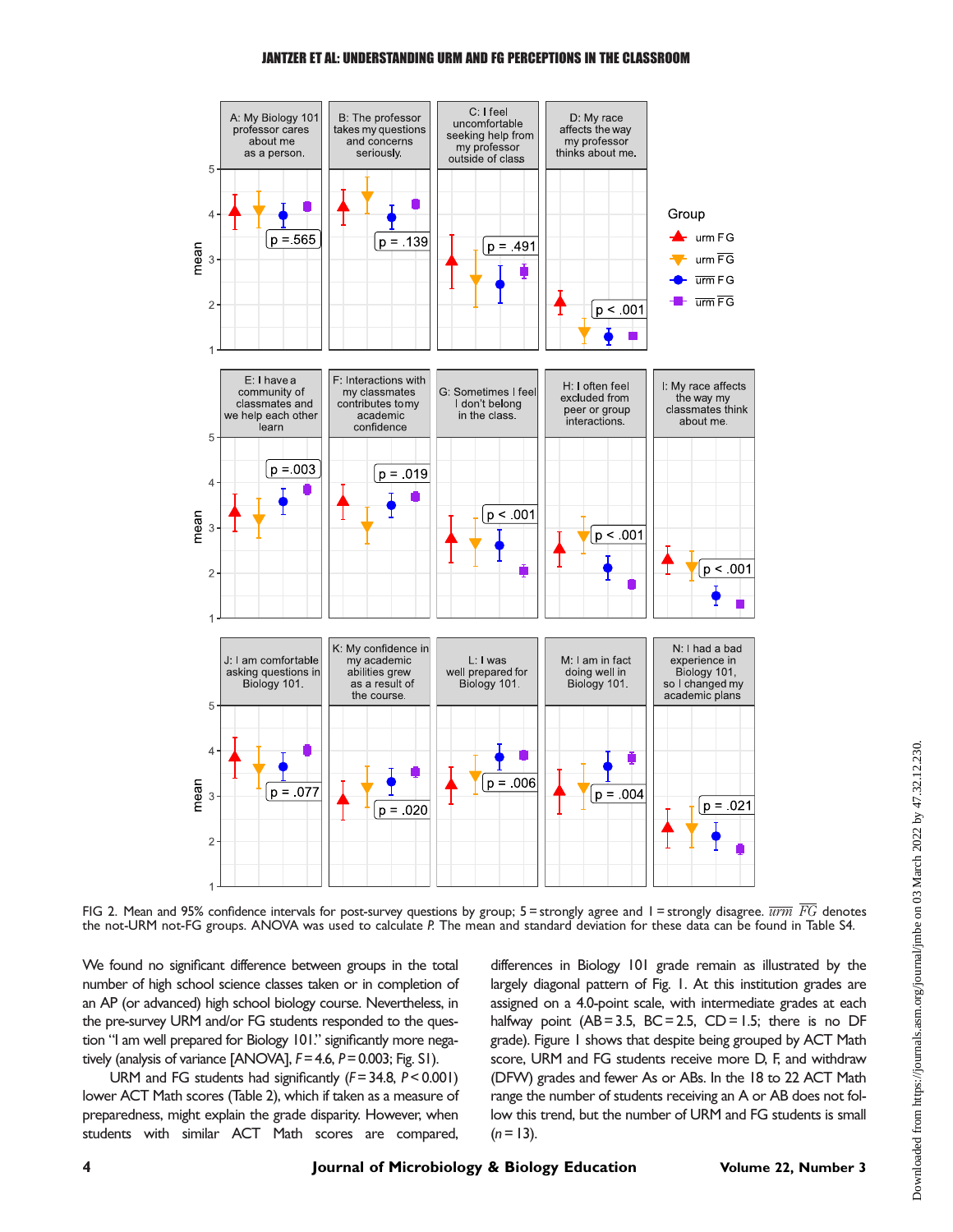

<span id="page-5-0"></span>FIG 3. Registrar data reflecting persistence of Biology 101 students from 2015 to 2016 who began Biology 101 intending to complete a STEM major by group (A, not-URM; B, URM). The relative size of the boxes displays the proportion of those students that by 2020 earned a degree in the particular areas (SS, social science; HUM, humanities; NRSG, nursing; STEM, science, technology, engineering, mathematics; none, no degree obtained), and boxes are colored by the average Biology 101 grade of each group. The degree-success and grades of URM students are less than those of not-URM students. The outcome disparity between URM and not-URM is quite significantly different as measured by a 2 × 6 Fisher exact test (P < 0.001).  $\overline{u}\overline{r}\overline{m}$  denotes the not-URM group. Note that disaggregation into our usual four groups results in very small cell counts; details can be found in Table S2.

A linear model was built predicting the numerical Biology 101 grade based on URM status, FG status, and ACT Math score; all the coefficients [\(Table 2](#page-3-2)) were significant, with URM status reducing the Biology 101 grade by about 0.3 and FG status reducing grade by about 0.2. Interaction terms, when included, were not significant. Interestingly, if we controlled for preparedness using GPAO instead of ACT Math score, only FG status remained significant. Apparently, URM-status effects are approximately equally present in both GPAO and Biology 101 grade; indeed, the difference between Biology 101 grade and GPAO does not differ significantly based on URM status (t test,  $t = -1.3$  P= 0.19). We conclude that these preparedness measures cannot explain all the grade disparity.

We noted that in the pre-survey the groups differed in their evaluation of how well prepared they were for Biology 101 (Fig. S1); however, in almost every other pre-survey measure (e.g., concern for community, environment, helping people, the nature and importance of Biology 101 for them), they did not differ significantly.

## Biology 101 students respond similarly to survey questions about the professor

Previous work suggests that feelings of belonging and sense of community are important factors in student success. Professors play an integral role in establishing, supporting, and perpetuating the classroom environment [\(24\)](#page-8-19). Students from all examined groups had a positive perception that the professor cares about students and takes their questions and concerns seriously [\(Fig. 2A](#page-4-0) and [B](#page-5-0)). Previous work has suggested that FG students may not feel comfortable asking a professor for help outside class [\(48](#page-9-13)). That does not appear in our work [\(Fig. 2C\)](#page-4-0). For the three professor-related prompts, there were no significant differences in responses between student groups. While students that are both URM and FG generally disagree that their race affects the way their professor thinks of them, they have a weaker disagreement resulting in a significant difference  $(F= 9.3, P < 0.001)$  in their response ([Fig. 2D\)](#page-4-0). This is especially notable for URM FG students.

#### Perceptions of classmates are significantly different

While the professor was often viewed similarly by the groups, there were significant differences in the perceptions of classmates. URM FG, URM not-FG, and not-URM FG students feel significantly  $(F= 5.9, P < 0.001)$  less belonging in the classroom compared to not-URM not-FG students ([Fig. 2G\)](#page-4-0). This feeling is mirrored by these same groups feeling significantly  $(F= 13.6, P< 0.001)$  more excluded from peer or group interactions [\(Fig. 2H](#page-4-0)). Feelings of exclusion and lack of belonging could be the result of peer racial attitudes. URM students disagree significantly ( $F = 18.6$ ,  $P < 0.001$ ) less strongly that their race affects the way their classmates think about them [\(Fig. 2I](#page-4-0)). In line with these perceptions of their classmates, we find [\(Fig. 2E](#page-4-0)) that URM students agree significantly ( $F = 4.7$ ,  $P = 0.003$ ) less strongly that they have a community of classmates that help each other learn. Interestingly, URM FG students respond ([Fig. 2F\)](#page-4-0) similarly as not-URM FG and not-URM not-FG students to the feeling that interactions with their classmates contribute to their academic confidence. However, URM not-FG students agree significantly ( $F = 3.4$ ,  $P = 0.019$ ) less strongly to that statement.

#### Attitudes about the Biology 101 course are different

Feelings and perceptions about the professor and classmates can impact attitudes about the Biology 101 course. There was no difference between groups about their comfort in asking questions in Biology 101 [\(Fig. 2J](#page-4-0)). URM students at the end of the semester felt significantly  $(F= 4.2, P= 0.006)$  less prepared and agreed significantly  $(F= 4.5, P= 0.004)$  less strongly that they were doing well in Biology 101 [\(Fig. 2L](#page-4-0) and [M\)](#page-5-0). These differences in student perceptions are echoed in the grade outcomes discussed in [Fig. 1](#page-3-0) and [Table 1](#page-3-1). URM FG, URM not-FG, and not-URM FG agreed significantly ( $F = 3.3$ ,  $P = 0.020$ ) less strongly that their confidence in their academic abilities grew because of the course [\(Fig. 2K](#page-4-0)). Together, these student perceptions culminate with URM students disagreeing significantly  $(F= 3.3, P= 0.021)$ less strongly with the statement "I had a bad experience in Biology 101, so I changed my plans" [\(Fig. 2N\)](#page-4-0). Interestingly, in both the pre- and post-surveys the groups did not differ significantly in their assessment of the "subject of Biology" as interesting, useful, hard, or fun.

#### Disparities in persistence and graduation

Based on our earlier results, we asked if differences in student attitudes of academic preparedness, experiences in Biology 101, and grades would be echoed in student persistence.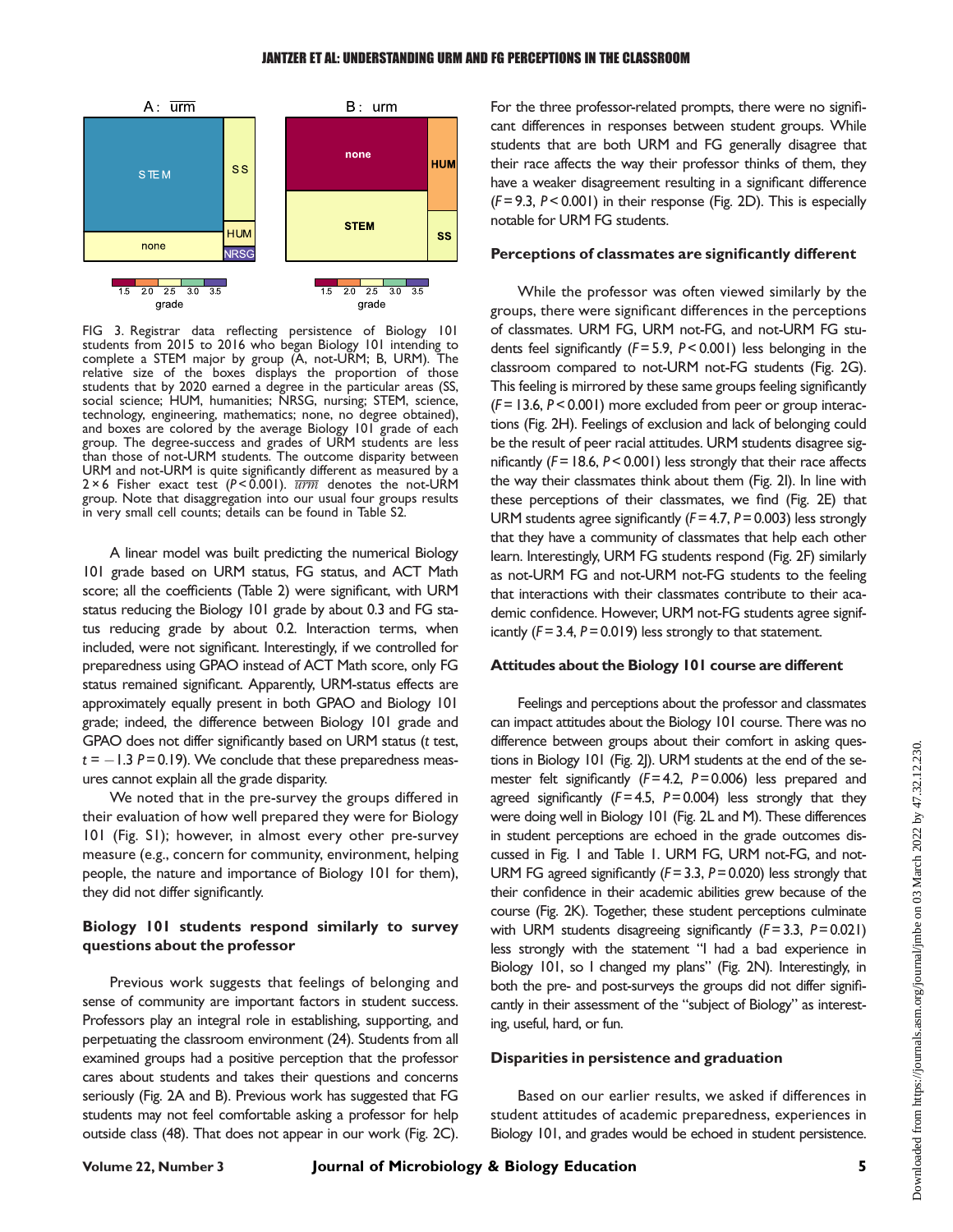To focus on STEM persistence, we used registrar data from the fall semesters of 2015 and 2016 to determine the graduation status 4 and 5 years after Biology 101. In [Fig. 3](#page-5-0) the previously discussed grade disparity is immediately evident, but here, we focus on the persistence gap; 66% of not-URM STEM students completed a STEM or nursing degree [\(Fig. 3A](#page-5-0)); only 40% of the URM students did [\(Fig. 3B\)](#page-5-0), a highly significant difference (Fisher exact test, P< 0.001). In addition, 17% of not-URM STEM majors had not completed a degree at the institution by the end of the fall 2020 semester; 41% of the URM STEM students completed no degree, a highly significant difference (Fisher exact test, P< 0.001). For comparison, during this same period 31% of URM students who did not take Biology 101 did not complete a degree. The data in [Fig. 3](#page-5-0) were not disaggregated, for reasons discussed in Table S2.

If we look at STEM persistence as a function of Biology 101 grade, we find that for grades above C, the STEM-persistence of URM is consistent with not-URM. For grades C and below, URM's STEM persistence rate was just 62% of that for similar not-URM. Equal persistence rates for this group are near the edge of the 95% confidence interval for disparate impact (one-sided Fisher exact test,  $P = 0.046$ ). We performed a linear logistic regression and found that the only significant predictor of persistence was Biology 101 grade (Table S3). It appears that URM and/or FG status do not lead directly to a decrease in persistence. Rather, URM and/or FG status result in lower Biology 101 grades [\(Table 1\)](#page-3-1), and students with lower Biology 101 grades have decreased persistence [\(Fig. 3\)](#page-5-0).

## **DISCUSSION**

While there are many reports ([10,](#page-8-3) [20,](#page-8-18) [39](#page-9-4)) on outcome disparities at R1 institutions and community colleges, relatively little work has been done on outcomes and experiences for URM and FG students at small liberal arts colleges (SLAC) that are also a primarily white institution (PWI). We were interested in how small class sizes, the rural setting, and the small proportion (18%) of URM students in the biology classroom would affect student outcomes, perceptions, and experiences.

#### Providing context for STEM attrition

The STEM attrition and grade disparities [\(Table 1](#page-3-1) and [Fig. 1\)](#page-3-0) reported here are consistent with other reports from R1 and community colleges [\(10,](#page-8-3) [11](#page-8-4), [17](#page-8-7), [23](#page-8-10)). In this study, the differences in persistence are most strongly related to grade (Table S3), and student grades are significantly affected by URM and FG status [\(Table 2](#page-3-2)). We also found that URM and FG status correlates with perceptions of a more negative classroom environment [\(Fig. 2\)](#page-4-0). We see that URM students begin Biology 101 feeling less prepared than not-URM students (Fig. S1). This feeling is carried through the semester, as URM students surveyed during the last 2 weeks of Biology 101 are less likely to agree with the statement "I am in fact doing well in Biology 101." [\(Fig. 2L](#page-4-0)). This feeling of doing less well is apparent in the registrar data

showing that URM students have significantly lower grades in Biology 101, even compared to those with the same ACT Math score [\(Table 1](#page-3-1) and [Fig. 1](#page-3-0)). And many of the students with low Biology 101 grades do not complete a degree [\(Fig. 3\)](#page-5-0). While our data can only indicate correlation, if the reduced GPA for URM FG students were eliminated, the odds ratio for completing a degree would rise by a factor of 1.5 (Table S3). In our data, this would mean that rather than 62% of these students graduating compared to other students, 82% would be predicted to graduate. This is consistent with prior work showing that an increase of first-semester GPA from 2.5 to 3.5 led to a 1.80 increase in the odds of persistence for FG students [\(17\)](#page-8-7).

## Contributors to differing perceptions and attitudes in students

Our research provides context for these outcome disparities. Our survey about feelings, perceptions, and attitudes is a window into our students' experiences. One major finding from this work is that URM status was the largest factor contributing to differences in perception and attitudes, while FG status had an additive effect in some areas. We note that URM status can be visually observable by peers and professors, while FG status is not. Our survey of student perceptions and attitudes found that agreement or disagreement generally matched for all four studied groups, meaning that if URM FG students on average agreed (or disagreed) with a statement, all the other groups matched that sentiment. This suggests no glaring or overt differences in experiences with the professor, classmates, or class. However, there was often a systematic trend in the strength of agreement or disagreement. For example, in [Fig. 2I](#page-4-0) not-URM not-FG students strongly disagreed  $(\overline{x} = 1.3,$  standard deviation [SD] = 0.6) with the statement "My race affects the way my classmates think about me.," while URM FG students mildly disagreed ( $\bar{x}$  = 2.3, SD = 1.1). This difference provides a clue into how URM and FG students experience and perceive the Biology 101 classroom.

In general, prompts related to perceptions and attitudes about the professor were similar for all groups studied. The only exception was the prompt "My race affects the way my professor thinks about me." [\(Fig. 2D\)](#page-4-0). This indicates that URM FG students feel their professor thinks about them differently due to their race. Even a small difference in treatment (microagressions) can lead to students devoting thought to whether they are being mistreated [\(29](#page-8-14)). This type of cognitive effort, debating whether the comment or action was racist and considering what action to take in response, is known to negatively impact learning and success in the classroom [\(49](#page-9-14)–[52](#page-9-15)). Indeed, the more ambiguous the comment or action, the more challenging it is for the individual [\(51](#page-9-16), [52\)](#page-9-15).

Of note, this difference in student response did not appear in statements about the professor caring, taking their questions seriously, or comfort in seeking help from the professor [\(Fig. 2A](#page-4-0) to [C](#page-5-0)). This suggests professors need to improve their self-awareness [\(53\)](#page-9-17); it is also clear that professors can improve the general comfort students have in seeking outside help.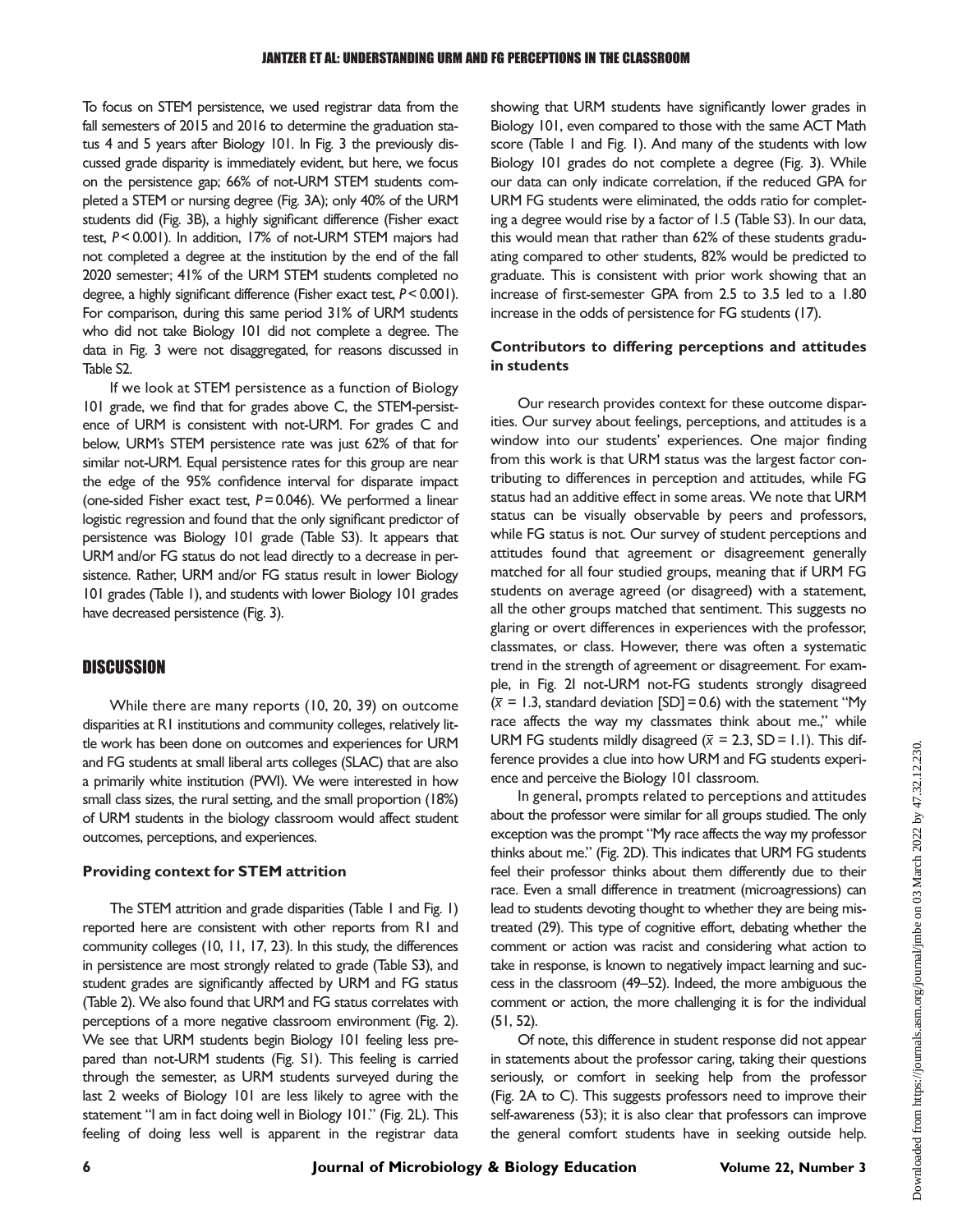Additionally, since differential perceptions of classmates were more striking, how the professor facilitates classroom dynamics may be particularly important.

All prompts related to classmates and peers reveal a difference between URM FG, URM not-FG, and often, not-URM FG students compared to their not-URM not-FG counterparts. There is a clear concern about how URM and FG students feel they are perceived by their peers. A student's sense of belonging has been correlated with greater academic effort, greater likelihood of participating in class discussions, and positive emotional engagement [\(54,](#page-9-18) [55\)](#page-9-19). Class belonging is more tightly linked to these behaviors than major belonging or university belonging [\(54](#page-9-18)), again suggesting the classroom as a crucial target for efforts to remove disparities in URM success in STEM. While professors cannot be there to monitor every interaction, they can set the tone for how peers and groups should behave [\(37\)](#page-9-2). Instructor talk is any language not directly related to the classroom concepts [\(38](#page-9-3)). Instructor talk can help instructors mitigate the feeling of stereotype threat and establish the classroom culture to mitigate students utilizing cognitive energy to determine whether they are being negatively stereotyped or whether their performance is a reflection of their group [\(38,](#page-9-3) [52](#page-9-15), [53,](#page-9-17) [55](#page-9-19)[–](#page-9-20)[57\)](#page-9-21).

#### Future work

This work looks at the intersectionality of URM FG students. We would have liked to look at intersecting identities such as women of color or LGBTQIA + people of color (POC); however, our samples are much too small. We firmly believe studies centering on intersectionality in STEM are lacking in the current literature and are an important aspect needing emphasis. Similarly, we were unable to examine many possible confounding factors, such as whether URM students had greater burdens of work, family obligations, or other outside factors that might have affected their persistence and experiences. In order to increase the sample size for studies regarding intersectionality, as well as to see if our results can be replicated, we would like to collaborate with other small, liberal arts PWI institutions.

This research also revealed that our URM students felt less prepared for Biology 101 even at the beginning of the semester (Fig. S1). This feeling persisted throughout the course, and the difference was still present at the end of the semester. This area seems a good place to further investigate students' feelings about their level of preparedness and how it affects their mindset, anxiety, and performance during the course. Results from this avenue of research could provide insight into interventions that might have a positive effect on student outcomes. We would recommend that all interventions begin with faculty developing selfawareness and empathy, as described by Dewsbury and Brame [\(53](#page-9-17)) before focusing on students [\(58](#page-9-22)–[61\)](#page-9-23).

#### Other considerations

Though we believe our findings shed light on the experiences of URM students in Biology 101 courses, there were some limitations to consider. We could not compare pre- and postsurveys; therefore, we were unable to draw direct conclusions about whether experiences in Biology 101 changed students' ideas about biology, STEM careers, or themselves. Counts of URM students in our sample were too small for us to conduct several useful analyses. We hope future research can collect data from a larger sample of students to investigate intragroup qualities and be more precise in handling URM student groups. Finally, while we attempted to remain alert to potential sources of bias in our research, all the researchers self-identify as white, and as a result our research reflects our social position as white people; additionally, we acknowledge that quantitative methods may themselves be biased in ways that we may not have detected [\(62](#page-9-24)).

## SUPPLEMENTAL MATERIAL

Supplemental material is available online only.

SUPPLEMENTAL FILE 1, PDF file, 0.2 MB.

## ACKNOWLEDGMENTS

We acknowledge Kyle McClure and Tory Oelfke for their contributions to this research. We also thank Anna Miller for her assistance with the literature review. We thank the Becoming Community administrators (Brandyn Woodard, Anna Mercedes, and Amanda Macht Jantzer) for their support of this research.

This work was funded through the Becoming Community grant funded by the Andrew W. Mellon Foundation.

We declare no conflicts of interest.

## REFERENCES

- <span id="page-7-0"></span>1. Gibbs Jr K. 2014. Diversity in STEM: what it is and why it matters. https://blogs.scientifi[camerican.com/voices/diversity-in-stem-what-it](https://blogs.scientificamerican.com/voices/diversity-in-stem-what-it-is-and-why-it-matters/)[is-and-why-it-matters/](https://blogs.scientificamerican.com/voices/diversity-in-stem-what-it-is-and-why-it-matters/).
- 2. Rock D, Grant H. 2016. Why diverse teams are smatter. [https://hbr.org/2016/11/why-diverse-teams-are-smarter.3.](https://hbr.org/2016/11/why-diverse-teams-are-smarter.3)
- 3. Hong L, Page SE. 2004. Groups of diverse problem solvers can outperform groups of high-ability problem solvers. Proc Natl Acad Sci U S A 101:16385–16389. [https://doi.org/10.1073/pnas.0403723101.](https://doi.org/10.1073/pnas.0403723101)
- <span id="page-7-1"></span>4. Jackson SE, Joshi A. 2011. Work team diversity, p 651–686. In Zedeck S. (ed), APA handbook of industrial and organizational psychology, vol. 1. Building and developing the organization. American Psychological Association, Washington, DC.
- <span id="page-7-2"></span>5. U.S. Department of Commerce, Census Bureau. Current population survey (CPS), October supplement, 2000, 2010, and 2017, table 306.30. [https://nces.ed.gov/programs/digest/d18/tables/dt18\\_](https://nces.ed.gov/programs/digest/d18/tables/dt18_306.30.asp?referrer=report) [306.30.asp?referrer=report.](https://nces.ed.gov/programs/digest/d18/tables/dt18_306.30.asp?referrer=report)
- <span id="page-7-3"></span>6. National Academies of Sciences, Engineering, and Medicine. 2016. Barriers and opportunities for 2-year and 4-year STEM degrees: systemic change to support students' diverse pathways. The National Academies Press, Washington, DC.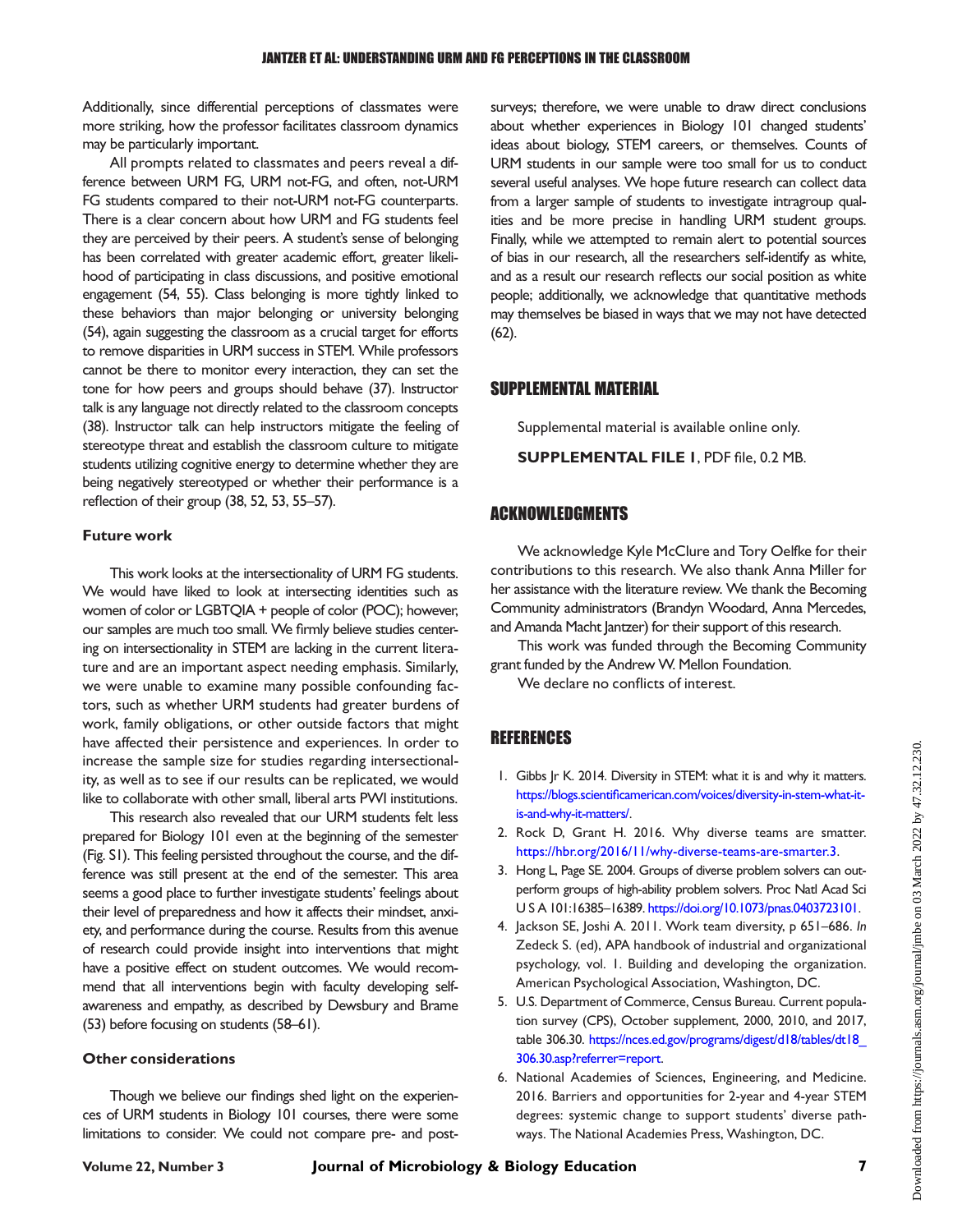- <span id="page-8-0"></span>7. National Science Foundation, National Center for Science and Engineering Statistics. 2019. Women, Minorities, and Persons with Disabilities in Science and Engineering: 2019. Special report NSF 19-304. [https://ncses.nsf.gov/pubs/nsf19304/digest/](https://ncses.nsf.gov/pubs/nsf19304/digest/field-of-degree-minorities)field-of-degree[minorities.](https://ncses.nsf.gov/pubs/nsf19304/digest/field-of-degree-minorities)
- <span id="page-8-1"></span>8. U.S. Department of Commerce. 2017. STEM jobs: 2017 update. [https://www.commerce.gov/sites/default/](https://www.commerce.gov/sites/default/files/migrated/reports/stem-jobs-2017-update.pdf)files/migrated/reports/ [stem-jobs-2017-update.pdf](https://www.commerce.gov/sites/default/files/migrated/reports/stem-jobs-2017-update.pdf).
- <span id="page-8-2"></span>9. Ma J, Pender M, Welch M. 2016. Education pays 2016: the benefits of higher education for individuals and society, in trends in higher education series. [https://research.collegeboard.org/pdf/](https://research.collegeboard.org/pdf/education-pays-2016-full-report.pdf) [education-pays-2016-full-report.pdf](https://research.collegeboard.org/pdf/education-pays-2016-full-report.pdf).
- <span id="page-8-3"></span>10. Estrada M, Burnett M, Campbell AG, Campbell PB, Denetclaw WF, Gutiérrez CG, Hurtado S, John GH, Matsui J, McGee R, Okpodu CM, Robinson TJ, Summers MF, Werner-Washburne M, Zavala M. 2016. Improving underrepresented minority student persistence in STEM. CBE Life Sci Educ 15:es5. [https://doi](https://doi.org/10.1187/cbe.16-01-0038) [.org/10.1187/cbe.16-01-0038.](https://doi.org/10.1187/cbe.16-01-0038)
- <span id="page-8-4"></span>11. Beasley MA, Fischer MJ. 2012. Why they leave: the impact of stereotype threat on the attrition of women and minorities from science, math and engineering majors. Soc Psychol Educ 15:427–448. <https://doi.org/10.1007/s11218-012-9185-3>.
- <span id="page-8-5"></span>12. Mervis J. 2010. Better intro courses seen as key to reducing attrition of STEM majors. Science 330:306–306. [https://doi](https://doi.org/10.1126/science.330.6002.306) [.org/10.1126/science.330.6002.306](https://doi.org/10.1126/science.330.6002.306).
- <span id="page-8-6"></span>13. Steele CM, Spencer SJ, Aronson J. 2002. Contending with group image: the psychology of stereotype and social identity threat. Adv Exp Soc Psychol 34:379–440. [https://doi.org/10](https://doi.org/10.1016/S0065-2601(02)80009-0) [.1016/S0065-2601\(02\)80009-0.](https://doi.org/10.1016/S0065-2601(02)80009-0)
- <span id="page-8-17"></span>14. Estrada M, Eroy-Reveles A, Matsui J. 2018. The influence of affirming kindness and community on broadening participation in STEM career pathways. Soc Issues Policy Rev 12:258–297. <https://doi.org/10.1111/sipr.12046>.
- 15. Hunter AB. 2019. Why undergraduates leave STEM majors: changes over the last two decades. In Seymour E, Hunter AB (ed), Talking about leaving revisited. Springer, Cham. [https://doi](https://doi.org/10.1007/978-3-030-25304-2_3) [.org/10.1007/978-3-030-25304-2\\_3.](https://doi.org/10.1007/978-3-030-25304-2_3)
- 16. Weston TJ, Seymour E, Koch AK, Drake BM. 2019. Weed-out classes and their consequences. In Seymour E, Hunter AB (ed), Talking about leaving revisited. Springer, Cham. [https://doi.org/](https://doi.org/10.1007/978-3-030-25304-2_7) [10.1007/978-3-030-25304-2\\_7.](https://doi.org/10.1007/978-3-030-25304-2_7)
- <span id="page-8-7"></span>17. Dika SL, D'Amico MM. 2016. Early experiences and integration in the persistence of first-generation college students in STEM and non-STEM majors. J Res Sci Teach 53:368-383. [https://doi](https://doi.org/10.1002/tea.21301) [.org/10.1002/tea.21301.](https://doi.org/10.1002/tea.21301)
- <span id="page-8-8"></span>18. Theobald EJ, Hill MJ, Tran E, Agrawal S, Arroyo EN, Behling S, Chambwe N, Cintrón DL, Cooper JD, Dunster G, Grummer JA, Hennessey K, Hsiao J, Iranon N, Jones L, Jordt H, Keller M, Lacey ME, Littlefield CE, Lowe A, Newman S, Okolo V, Olroyd S, Peecook BR, Pickett SB, Slager DL, Caviedes-Solis IW, Stanchak KE, Sundaravardan V, Valdebenito C,Williams CR, Zinsli K, Freeman S. 2020. Active learning narrows achievement gaps for underrepresented students in undergraduate science, technology, engineering, and math. Proc Natl Acad Sci U S A 117:6476–6483. [https://doi.org/10.1073/pnas.1916903117.](https://doi.org/10.1073/pnas.1916903117)
- 19. Alexander C, Chen E, Grumbach K. 2009. How leaky is the health career pipeline? Minority student achievement in

college gateway courses. Acad Med 84:797–802. [https://doi](https://doi.org/10.1097/ACM.0b013e3181a3d948) [.org/10.1097/ACM.0b013e3181a3d948.](https://doi.org/10.1097/ACM.0b013e3181a3d948)

- <span id="page-8-18"></span>20. Haak DC, HilleRisLambers J, Pitre E, Freeman S. 2011. Increased structure and active learning reduce the achievement gap in introductory biology. Science 332:1213–1216. <https://doi.org/10.1126/science.1204820>.
- 21. Whitcomb KM, Chandralekha S. 2021. Underrepresented minority students receive lower grades and have higher rates of attrition across STEM disciplines: a sign of inequity? Int J Sci Educ 43:1054–1089. [https://doi.org/10.1080/09500693.2021](https://doi.org/10.1080/09500693.2021.1900623) [.1900623.](https://doi.org/10.1080/09500693.2021.1900623)
- <span id="page-8-9"></span>22. Chen X, Soldner M. 2013. STEM attrition: college students' paths into and out of STEM fields. National Center for Education Statistics, Washington, DC. https://fi[les.eric.ed.gov/fulltext/ED544470.pdf](https://files.eric.ed.gov/fulltext/ED544470.pdf).
- <span id="page-8-10"></span>23. Harris RB, Mack MR, Bryant J, Theobald EJ, Freeman S. 2020. Reducing achievement gaps in undergraduate general chemistry could lift underrepresented students into a "hyperpersistent zone". Sci Adv 6:eaaz5687. [https://doi.org/10.1126/sciadv](https://doi.org/10.1126/sciadv.aaz5687) [.aaz5687](https://doi.org/10.1126/sciadv.aaz5687).
- <span id="page-8-19"></span>24. Walton GM, Cohen GL. 2011. A brief social-belonging intervention improves academic and health outcomes of minority students. Science 331:1447–1451. <https://doi.org/10.1126/science.1198364>.
- 25. Binning KR, Kaufmann N, McGreevy EM, Fotuhi O, Chen S, Marshman E, Kalender ZY, Limeri L, Betancur L, Singh C. 2020. Changing social contexts to foster equity in college science courses: an ecological-belonging intervention. Psychol Sci 31:1059–1070. [https://doi.org/10.1177/0956797620929984.](https://doi.org/10.1177/0956797620929984)
- <span id="page-8-11"></span>26. Murphy MC, Gopalan M, Carter ER, Emerson KTU, Bottoms BL, Walton GM. 2020. A customized belonging intervention improves retention of socially disadvantaged students at a broad-access university. Sci Adv 6:eaba4677. [https://doi.org/10.1126/sciadv.aba4677.](https://doi.org/10.1126/sciadv.aba4677)
- <span id="page-8-12"></span>27. Schinske J, Perkins H, Snyder A, Wyer M. 2016. Scientist spotlight homework assignments shift students'stereotypes of scientists and enhance science identity in a diverse introductory science class. CBE Life Sci Educ 15:p.ar47. [https://doi.org/10.1187/cbe.16-01-](https://doi.org/10.1187/cbe.16-01-0002) [0002.](https://doi.org/10.1187/cbe.16-01-0002)
- <span id="page-8-13"></span>28. Steele CM, Aronson J. 1995. Stereotype threat and the intellectual test performance of African Americans. J Pers Soc Psychol 69:797–811. [https://doi.org/10.1037/0022-3514.69.5.797.](https://doi.org/10.1037/0022-3514.69.5.797)
- <span id="page-8-14"></span>29. Witt PL, Wheeless LR, Allen M. 2004. A meta-analytical review of the relationship between teacher immediacy and student learning. Commun Monogr 71:184–207. [https://doi](https://doi.org/10.1080/036452042000228054) [.org/10.1080/036452042000228054.](https://doi.org/10.1080/036452042000228054)
- <span id="page-8-15"></span>30. Purdie-Vaughns V, Steele CM, Davies PG, Ditlmann R, Crosby JR. 2008. Social identity contingencies: how diversity cues signal threat or safety for African Americans in mainstream institutions. J Pers Soc Psychol 94:615–630. [https://doi.org/10](https://doi.org/10.1037/0022-3514.94.4.615) [.1037/0022-3514.94.4.615](https://doi.org/10.1037/0022-3514.94.4.615).
- <span id="page-8-16"></span>31. Goodenow C. 1993. Classroom belonging among early adolescent students: relationships to motivation and achievement. J Early Adolesc 13:21–43. [https://doi.org/10.1177/0272431693013001002.](https://doi.org/10.1177/0272431693013001002)
- 32. Steele C. 2011. Whistling Vivaldi: how stereotypes affect us and what we can do. W.W. Norton & Co., New York, NY.
- 33. Shapiro J, Aronson J. 2013. Stereotype threat, p 95-118. In Stangor C, Crandall C (ed), Stereotyping and prejudice. Psychology Press, New York, NY.